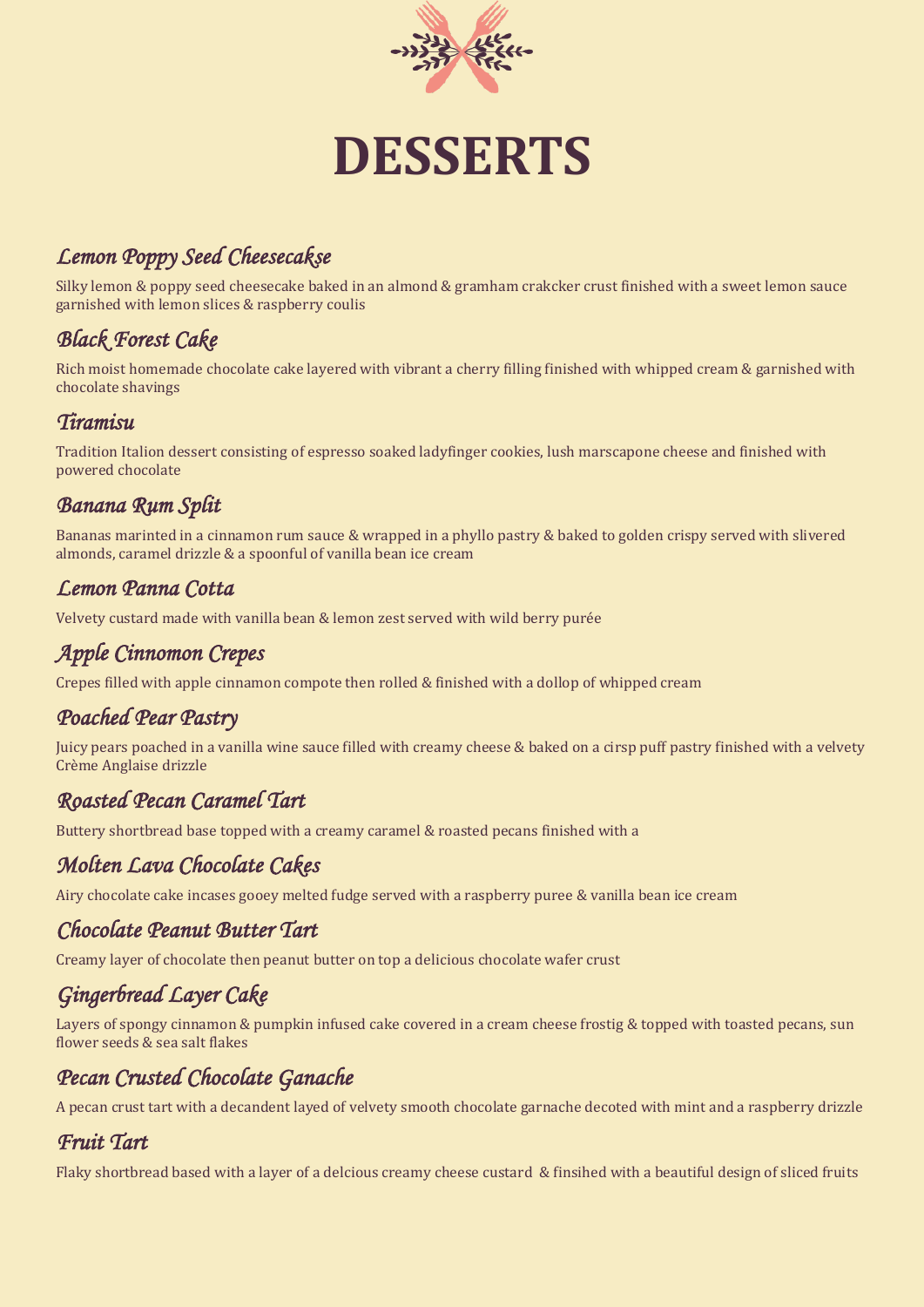

## *Strawberry Cheesecake*

Creamy & classic – graham cracker base with a velvety layer of cheesecake topped with fresh strawberry

## *Blueberry Cheesecake*

Lemon cream layers with fresh blueberries & a graham cracker crumble

### *Dark Chocolate Mousse*

Homemade chocolate mousse infused with espresso & dark rum topped with whipped cream & chocolate shavings

\*Can be served in 2 oz shot glasses or martini glasses depending on size of event